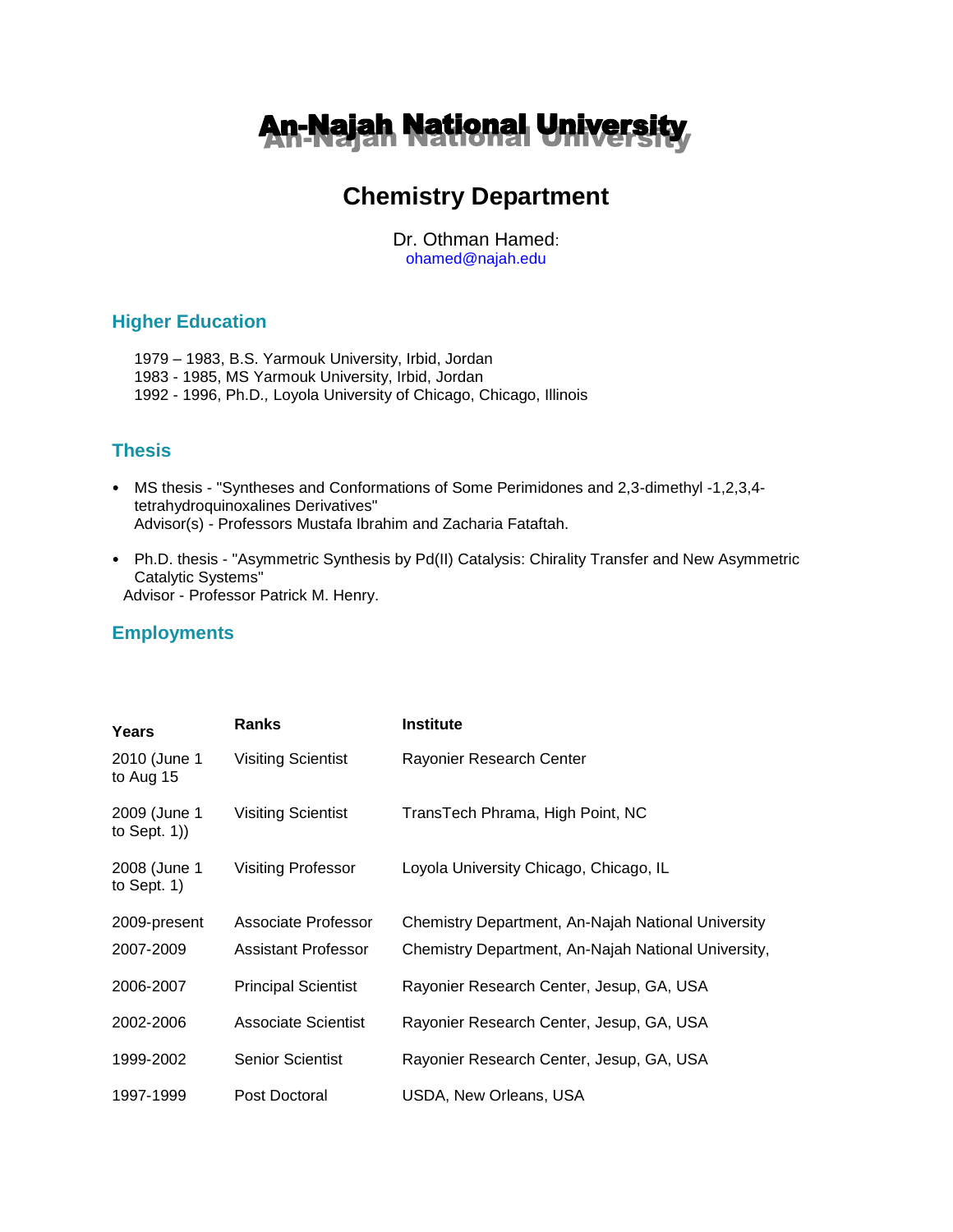| 1996-1997 | Associate | Loyola University Chicago    |
|-----------|-----------|------------------------------|
| 1988-1990 | Lecturer  | KFUPM. Dhahran. Saudi Arabia |
|           | Lecturer  |                              |

# **Continuing Educations**

- **Coating Science for Coating Chemists.** Shelby Thames Polymer Science Research Center, University of Southern Mississippi, Mississippi, June 1998.
- **Rheology, Thermal Analysis and Lab Scale Processing.** Haake, Atlanta, Georgia, April 2000.
- **Master in Practical and Theoretical Aspects of Multiangle Light Scattering.** Wyatt Technology, Santa Barbara, California, June 2000.
- **Increasing Human Effectiveness.** Rayonier, Jesup, Georgia, February 2000.
- **Managing Interpersonal Relationship Social Styles.** Rayonier, Jesup, Georgia, September 2000.

### **Awards**

- **Achievement Award:** Rayonier Research Center, March 2006.
- **Achievement Award:** Rayonier Research Center, March 2005.
- **Quality Award:** Rayonier Research Center, March 2003.
- **Employee of the Quarter:** For outstanding service and being the best and going the extra mile**,**  Rayonier Research Center, June 2001.
- **Best Teaching Assistant:** Loyola University of Chicago, June 1996.

### **Expertise**

- Thermoplastic/cellulose composites.
- Thermal Bonding.
- Fiber modification for applications in absorbent products
- Superabsorbent polymer and fibers.
- Polymers modification (derivatization, cross-linking, and graft *co*-polymerization).
- Molecular Masses Determination of Polymers by SEC combined with triple detector (multiangle laser detector, optilab DSP, and viscoteck).
- Epoxy synthesis, curing, and characterization (viscosity, density, glass transition, modulus (storage and loss) using Rheometer, TGA, DSC, DMA, and Instron) of cured and uncured epoxy materials from Petroleum and naturally occurring starting materials.
- Structural elucidation by modern spectroscopic techniques (UV-Visible, FT IR, and multi-dimensional NMR).
- Modern chromatographic techniques (HPLC, SEC, Gas-liquid, GCMS, Thin Layer, and Flash Chromatography).
- Handling of air- and moisture-sensitive compounds (Schlenk line, glove box and glove bag).
- Scale-up of bench processes.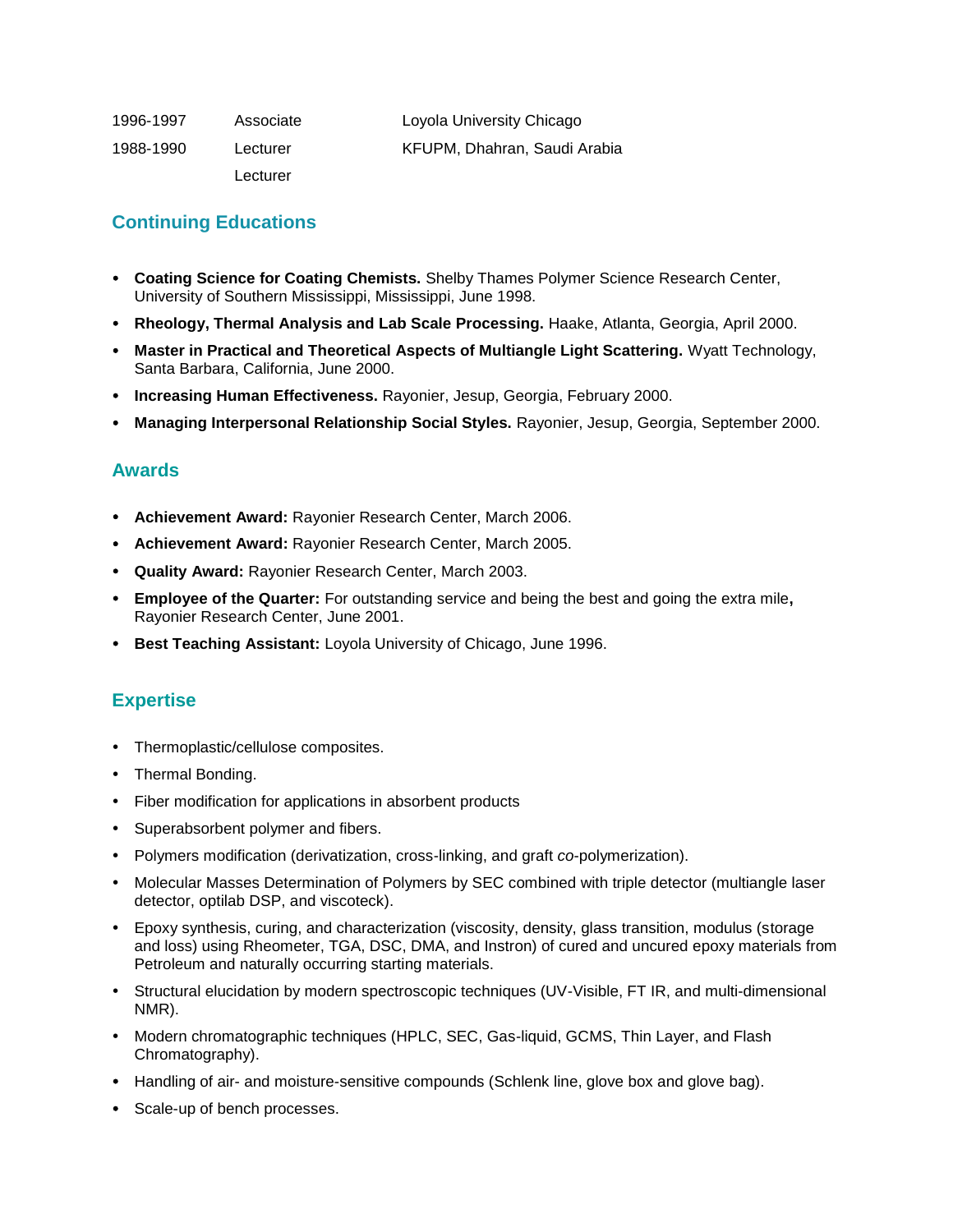# **Accomplishments**

- Developed a new method for making cellulose fiber with high permeability.
- Developed a new superabsorbent material from naturally occurring monomers.
- Asymmetric total synthesis of the antifungal natural product Partheniol.
- Synthesis and complete characterization of novel palladium catalysis for asymmetric synthesis.
- Developed a new superabsorbent fiber from cellulose fiber.
- Developed cellulose fibers with improved liquid acquisition properties.
- Developed cellulose fibers with anti-bacterial properties.
- Developed cellulose fibers with reduced defiberization energy.
- Developed new water miscible silicon polymers for fiber softening.
- Developed cellulose fibers useful for making baby diapers and adult incontinent free of hard spots (
- Synthesis and characterization of new epoxy monomers from naturally occurring and Petroleum monomers (patent application, USDA).
- Synthesis and complete assignment of cellulose ethers by proton and carbon-13 and 2D NMR.
- Synthesis and complete characterization of poly[6-phenyl-6-deoxy-2,3-di-O-methyl]-(-1-4)-anhydro-Dglucose.

# **Teaching**

#### **A. Courses taught in recent years**

| Course name                                          | Years        | Level |
|------------------------------------------------------|--------------|-------|
| <b>Organic Chemistry 1</b>                           | 2007-present | B.Sc. |
| <b>Organic Chemistry 2 for</b><br><b>Pharmacist</b>  | 2007-present | B.Sc. |
| <b>Organic Chemistry 2</b>                           | 2007-present | B.Sc. |
| <b>Organic Chemistry 3</b>                           | 2007-present | B.Sc. |
| <b>Organic Chemistry 1 for</b><br><b>Pharmacist</b>  | 2007-present | B.Sc. |
| <b>Mechanism In Organic</b><br><b>Chemistry</b>      | 2008         | Ph.D. |
| <b>Analytical Organic</b><br><b>Chemistry</b>        | 2007-present | B.Sc. |
| <b>Special Topics In Organic</b><br><b>Chemistry</b> | 2008-        | M.S.  |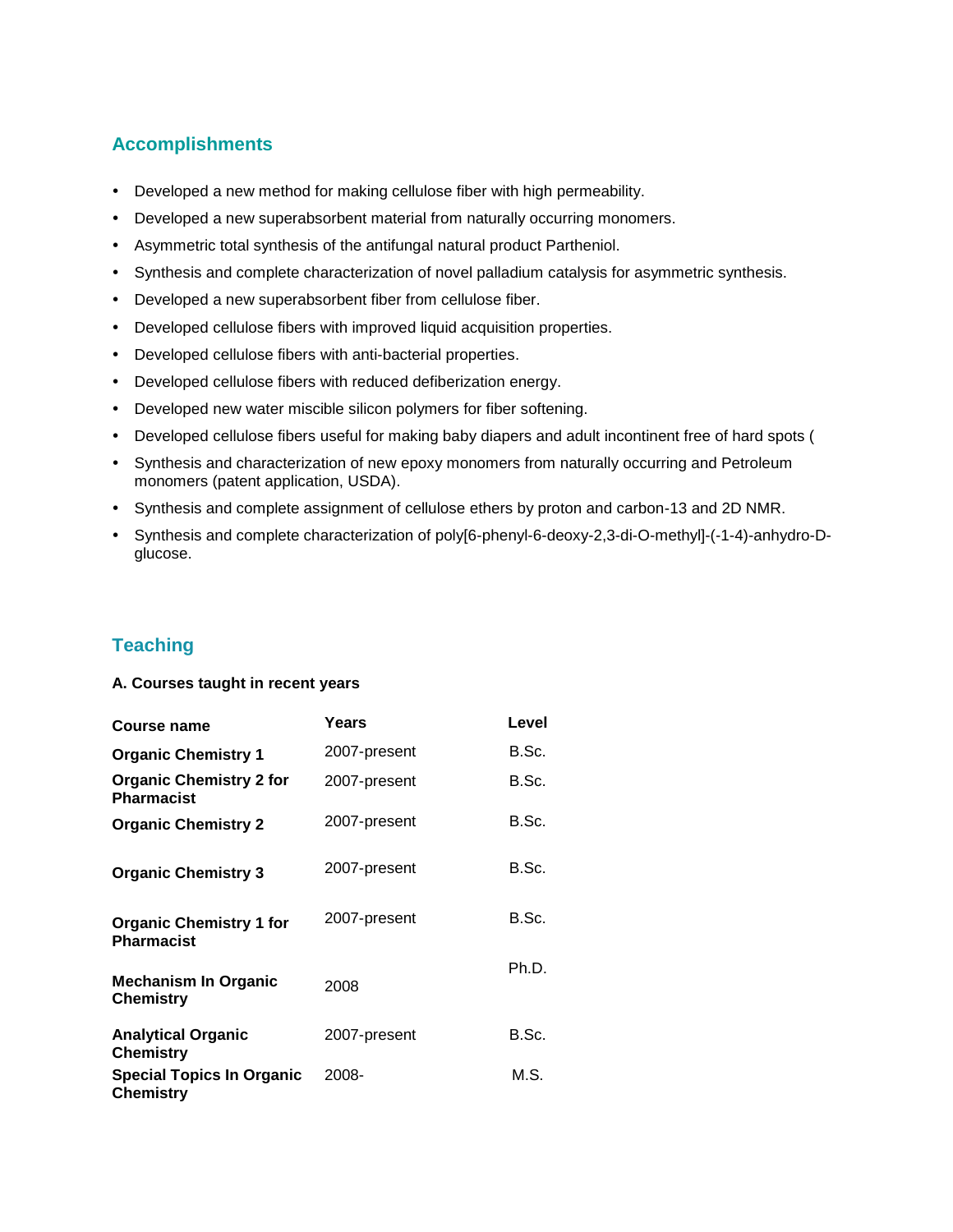| <b>Advanced Organic</b><br><b>Chemistry</b>           | 2008- | B.Sc. |
|-------------------------------------------------------|-------|-------|
| <b>Physical Organic Chemistry 2008</b>                |       | B.Sc. |
| Special Topics 3 in Organic 2009-<br><b>Chemistry</b> |       | B.Sc. |

#### **B. Supervision of Graduate Students in Recent Years:**

### **MS students**

.

- 1.Hisham Qarareyah, "Palladium Catalysts on polymer support". Graduated June, 2009.
- 2.Dora Smadi . "Studies Toward Isolation And Identification Of Bioactive Natural Products" Expected graduation March., 2010
- 3. Yusara Fuad "Extraction of Cellulosic Materials from Olive pulp" Graduated December, 2009.
- 4.Noha Mehdawi "Natural Product Platinum Complexes with potential Antibacterial Activities" ".. graduatied April., 2010
- 5.Amal Shalabi "Bio Ethanol Form Olive Industry Waste" Expected graduation June., 2010.

### **Active Participation in Scholarly Conferences**

| <b>Conference</b>                               | Date and Place                              | <b>Paper Subject</b>                                                                                                                          |
|-------------------------------------------------|---------------------------------------------|-----------------------------------------------------------------------------------------------------------------------------------------------|
| Am. Chem. Soc. Nat'l Meeting,<br>215th,         | Dallas, TX<br>March 1998.                   | "Physical and Dynamic Mechanical<br><b>Characterization of Sucrose-Based</b><br><b>Epoxy Monomers and Thermosets</b><br>"Abstract No. CARB041 |
| 14th New Orleans Carbohydrate<br>Symposium      | New Orleans, La<br>April 2-4, 1998          | " Recent Advances in Carbohydrates<br>Chemistry"                                                                                              |
| 215th Am. Chem. Soc. Nat'l<br>Meeting           | Dallas, TX. March<br>1998.                  | "Synthesis and Characterization of Poly-<br>[6-phenyl-6-deoxy-2,3-di-O-methyl)]-1,4-<br>anhydroglucose " Abstract No. Cell046                 |
| 215th Am. Chem. Soc. Nat'l Meeting              | Dallas, TX. March<br>1998                   | "Carbon-13 Characterization of O-Alkyl<br>Cellulose Derivatives" Abstract No.<br>Cell046                                                      |
| 19th International Carbohydrate<br>Symposium    | San Diego, CA.<br>August 9-14, 1998         | "The Chemistry of carbohydrate Fibers                                                                                                         |
| 1999 Proceeding Beltwide Cotton<br>Conference,. | San Diego, Ca.,<br>Vol.1, 000, Jan.<br>1999 | "Rational Design of Cellulosic Fiber<br>Insulation Materials"                                                                                 |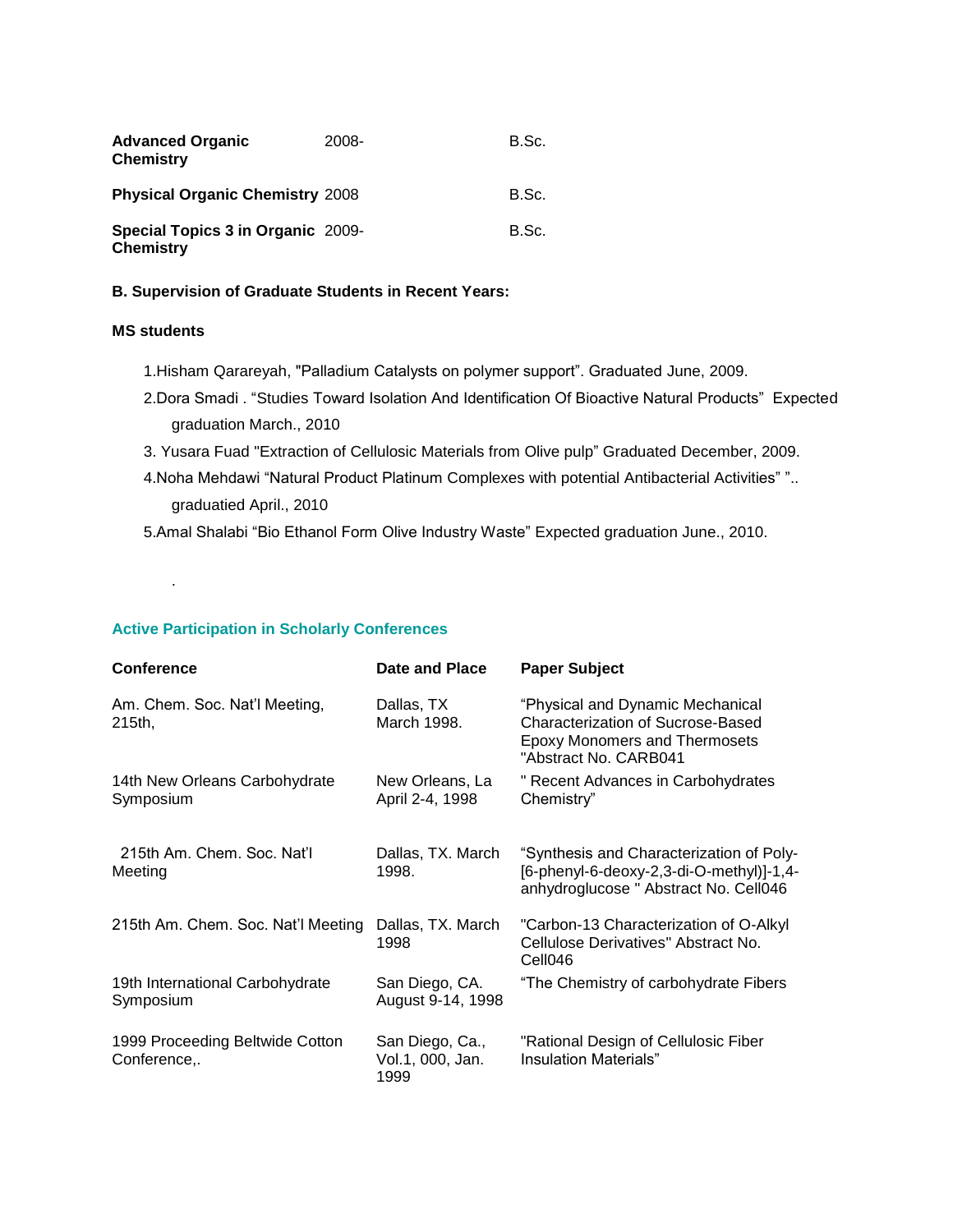| 217th Am. Chem. Soc. Nat'l Meeting Anaheim, CA.              | March 1999                                       | "Unequivocally Assigning All The <sup>1</sup> H and<br><sup>13</sup> C Resonances in The Repeat Unit of<br>Tri-O-Methylcellulosel" Abstract No.<br>CELL013          |
|--------------------------------------------------------------|--------------------------------------------------|---------------------------------------------------------------------------------------------------------------------------------------------------------------------|
| Int. Conf. On Value-Added Products<br>for the Sugar Industry | Baton Rouge, LA.<br>April 27,1999                | Physical and Dynamic Mechanical<br>Characterization of Sucrose-Based<br><b>Epoxy Monomers and Thermosets</b>                                                        |
| NSF, Michigan State                                          | University, E.<br>Lansing, MI, June<br>23, 1999. | Meeting New Materilas Development<br>from sucrose"                                                                                                                  |
| 219th Am. Chem. Soc. Nat'l Meeting                           | March 2000                                       | San Francisco, CA. "Synthesis and Characterization of The<br>Repeat Unit of Poly-[(6-Phenyl-6-Deoxy-<br>2,3-di-O-Methyl)-1,2-Anhydroglucose"<br>Abstract No. CELL71 |

### **Publications**

- Hamed, Othman A; Yusra, Fuad A. "Isolation and Characterization of Cellulose form Olive Pulp Waste" manuscript in preparation to be submitted to *Cellulose*.
- Hamed, Othman A; Patrik, Henry M., Danial, Becker "Palladium(II)-Catalyzed Dicarboxymethylation of Chiral Allylic Alcohols: Chirality TransferAffording Optically Active Diesters Containing Three Contiguous Chiral Centers", Tetrahedron Letters 51, 3514–3517, **2010**.
- Hamed, Othman A.; Chmielewski; Harry J. "Liquid Distribution Mat Made of Enhanced Cellulosic Fibers" US 7686921, **2010**.
- Sachinvala, N.D.; Hamed, O.A.; Winsor, D.L. "Physical and Dynamic Mechanical Characteristics of Sucro-based Epoxy Monomers and Thermosets. *J. of Poly. Sci.: Part A: Chem. Poly. Ed.* (submitted for publication).
- Hamed; Othman A.; Chmielewski; Harry J., " Cellulosic fibers with odor control characteristics" US Pat Application No. 20070077428.
- Hamed; Othman A.; Chmielewski; Harry J., " Liquid distribution mat made of enhanced cellulosic fibers" United States Patent Application 20070254550.
- Chmielewski, Harry J.; Hamed, Othman A.; Haeussler, Michael "Plasticizing formulation for Fluff Pulp and Plasticized fluff pulp Products made Therefrom " WO Patent 2006060221**.**
- Hamed, Othman " Superabsorbent Cellulosic Fibers and Method of Making the Same" USA Patent No. 6844066, **2005**
- Hamed, Othman, A; Chmielewski, Harry, J.; "Materials Useful in Making Acquisition Fiber in Sheet Form" **USA Patent No.** 0079361**, 2005.**
- Hamed, Othman A.; Haeussler, Michael "Treatment composition for making acquisition fluff pulp in [sheet form](http://www.freepatentsonline.com/20050247419.html?highlight=hamed%20othman)**" USA Patent No.** 0247419, **2005.**
- Hamed, Othman A.; Chmielewski, Harry J.; McBee, Dana B. "Chemically cross-linked cellulosic fiber and method of making same" **USA Patent No.** 0263258**, 2005.**
- Hamed, Othman, A; Chmielewski, Harry, J.; " Materials Useful in Making Acquisition Fiber in Sheet Form" **USA Patent No. 0079361, 2005..**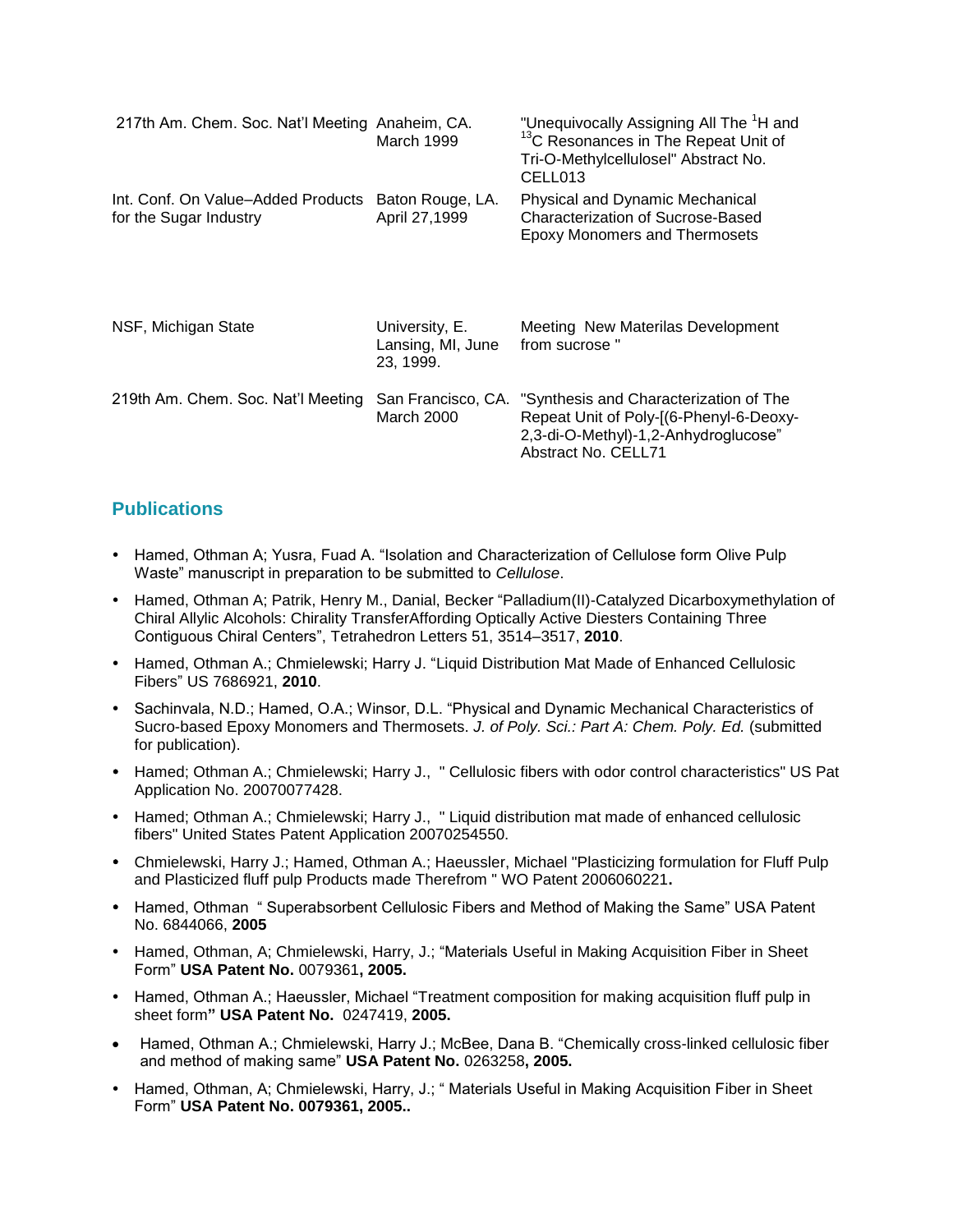- Hamed, O.A.; Sachinvala, N.D.; Winsor, D.L. "Synthesis and NMR characterization of 6-Phenyl-6deoxy-2,3-di-*O*-methylcellulose]" *J. of Poly. Sci.: Part A: Chem. Poly. Ed.* 6 (13) 2002.
- Hamed O; el-Qisairi A; Henry P M "Palladium(II)-catalyzed oxidation of aldehydes and ketones, 1. Carbonylation of ketones with carbon monoxide catalyzed by palladium(II) chloride in methanol." The Journal of organic chemistry (2001), 66(1), 180-5.
- Vigo, Tyrone L.; Sachinvala, Navzer D.; Hamed, Othman A. "Facile preparations of carboxy-endcapped polyethylene oxides". Book of Abstracts, 219th ACS National Meeting, San Francisco, CA, March 26-30, (2000), POLY-102. CODEN: 69CLAC AN 2000:334282.
- Vigo, Tyrone; Sachinvala, Navzer D.; Hamed, Othman A.. Facile preparations of carboxy-endcapped polyethylene oxides (PEO). Polymer Preprints (American Chemical Society, Division of Polymer Chemistry) (2000), 41(1), 144-145. CODEN: ACPPAY ISSN:0032-3934. CAN 132:322249 AN 2000:208081.
- Tregre, Gregory J.; Sachinvala, Navzer D.; Hamed, Othman A.; Winsor, David L.; Bertoniere, Noelie R. "Blends of carboxymethyl and diethylaminoethyl cottons". Book of Abstracts, 218th ACS National Meeting, New Orleans, Aug. 22-26 (1999), CELL-075. CODEN: 67ZJA5 AN 1999:539909
- Sachinvala, N.D.; Hamed, O.A.; Winsor, D.L. "A New Liquid Epoxy from Sugar Cane" Scinece Blog June 10, **1999**.
- Hamed, O.A.; Henry, P.M. "Palladium (II)-Catalyze Oxidation of Aldehyde and Ketones. Carbonylation of Ketones with Carbon-Monoxide Catalyzed by Palladium(II) Chloride in Methanol" *J. Org. Chem.* 66(1), 180-185, **2001**
- Sachinvala, N.D.; Hamed O.A.; Winsor, D.L. "The Characterization of tri-O-allyl and crotylcellulose by One and Two Dimensional NMR Methods" *J. Poly. Sci.: Part A: Poly. Chem. Ed*. 38,1889, **2000**.
- Hamed, O.A.; Zaw, K.; Patrick M. "Palladium (II)-Catalyzed Synthesis of Optically Active Diester Containing Three Chiral Centers. A study Using Chirality Transfer" *Tetrahedron Lett.*00, **2003** (Accepted**)**
- Hamed, O.A.; Henry, P.M. "Palladium (II) Catalyze Carbonylation of Ketones" *Tetrahedron Lett,*  41,3021, **2000***.*
- Navzer (Nozar) Sachinvala, Othman Hamed, David L. Winsor, Karol Maskos, Casey Grimm, Tyrone L. Vigo, and Noelie R. Bertoniere" One-Step Conversion of Urea to Tertiary Amines" *J. Org. Chem*., 65(26) 9234–9237, **2000.**

Sachinvala, N.D.; Hamed, O.A.; Winsor, D.L "New Liquid Epoxies Created from Cane Sugar" *Science Blog,* **June 10, 1999***.*

- Hamed, O.A; Henry, P.M.; Thompson, C; Palladium(II)-Catalyzed Exchange and Isomerization Reactions. 17. Exchange of Chiral Allyl Alcohols with Hydroxide, Methoxide and Phenyl at High [Cl-]. Stereochemistry of the Wacker Reaction" *J. Org. Chem*., 64, 7745-7750, **1999**.
- Sachinvala, N.D.; Hamed O.A.; Winsor, D.L. "Characterization of tri-O-methylcellulose by One and Two Dimensional NMR Methods" *J. Poly. Sci.: Part A: Poly. Chem. Ed.* 37(21), 4019, **1999**.
- Sachinvala, N.D.; Winsor, D.L., Hamed O.A.; "Rational Design of Cellulosic Fiber Insulation Materials" *Beltwide Cotton Conference* 2, 1359, **1999**.
- Hamed, O.; Henry, P.M. "Oxidation of Olefins by Palladium (II) (16). A New Palladium (II) Catalyze Asymmetric Chlorohydrin Synthesis" *Organometallics* **1998**, *17*, 5184.
- Arab El-Qisairi; Hamed, O.; Patrick M. "A New Palladium (II)-Catalyzed Asymmetric Chlorohydrin Synthesis" *J. Org. Chem.* **1998**, *63(9)*, 2790.
- Hamed, O.; Thompson, C; Patrick M. "Stereochemistry of Wacker Reaction (15)- Evidence for Different Modes of Addition at High and Low [Cl- ]. A Study Using Chirality Transfer" *J. Org. Chem.*  **1997,** *62(21),* 7082.